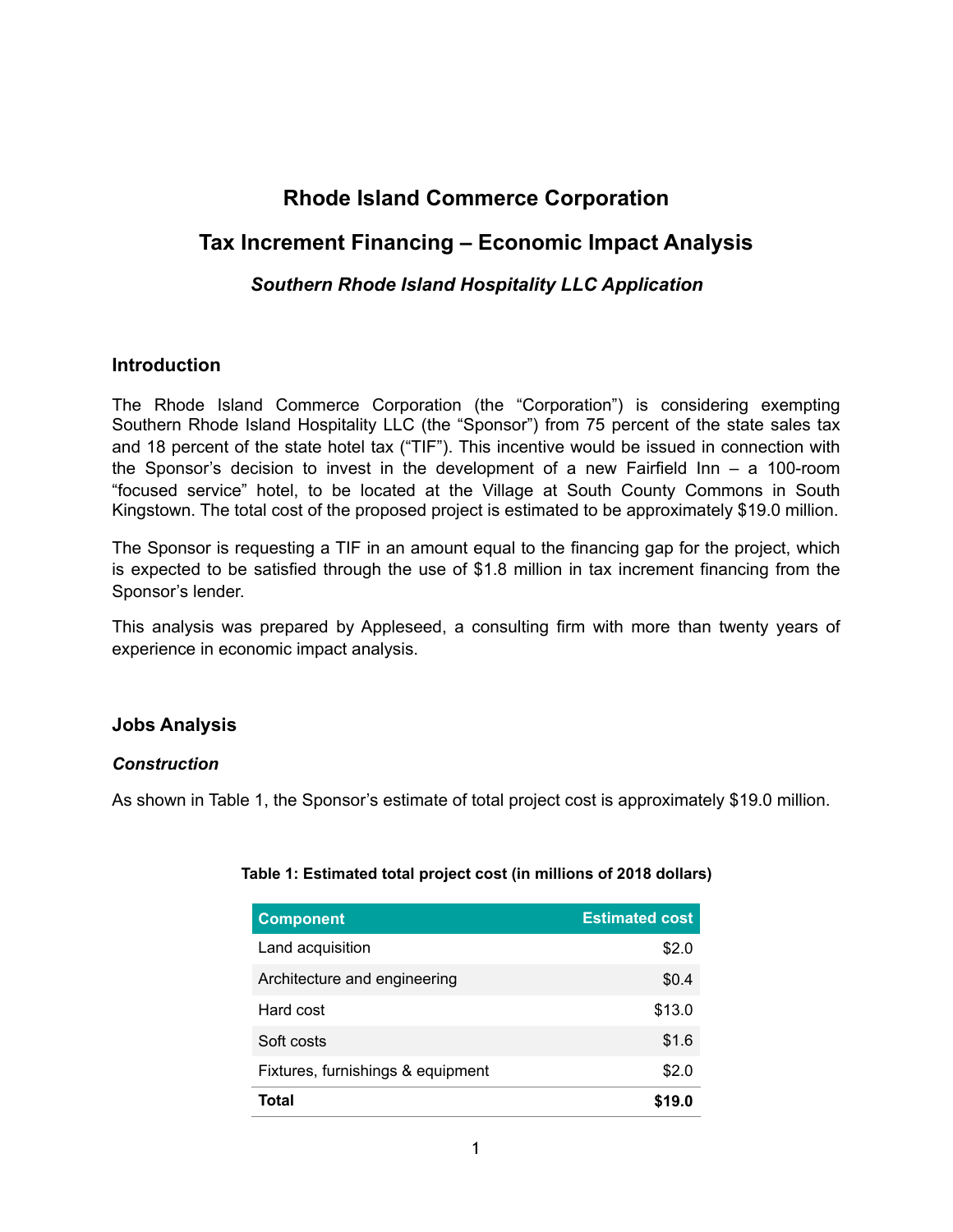After excluding certain costs that for purposes of this analysis do not have a direct, current impact on Rhode Island's economy (such as land acquisition, hotel franchise fees and interest costs), the remaining hard and soft costs total approximately \$16.3 million. Appleseed estimates that direct expenditures of \$16.3 million will directly and indirectly generate:

- <span id="page-1-2"></span>[1](#page-1-0)11 person-years<sup>1</sup> of work in Rhode Island;
- Nearly \$6.7 million in earnings (in 2018 dollars);
- <span id="page-1-3"></span>• Approximately \$19.3 million in statewide economic output<sup>2</sup>[;](#page-1-1) and
- A one-time increase of more than \$10.2 million in Rhode Island's GDP.

These impacts are summarized below in Table 2. The project's *direct impact* is the impact of the company's direct spending on design and construction. Its *indirect impact* is the effect of spending by contractors for goods and services (insurance, construction materials, etc) purchased from other Rhode Island businesses.

|                        | <b>Employment</b> | <b>Earnings</b> | <b>Value added</b> | <b>Output</b> |
|------------------------|-------------------|-----------------|--------------------|---------------|
| Direct Effect          | 84                | \$5.2           | \$7.7              | \$15.2        |
| <b>Indirect Effect</b> | 27                | 1.5             | 2.5                | 4.1           |
| <b>Total Effect</b>    | 111               | \$6.7           | \$10.2             | \$19.3        |

#### **Table 2: Direct and indirect impact of construction spending (employment in person-years; income, value-added and output in millions of 2018 dollars)**

In addition to the impacts cited in Table 2, direct expenditures of \$16.3 million would directly and indirectly generate a projected one-time increase of approximately \$770,000 in taxes paid to the State during construction. This increase would include approximately:

- \$378,000 in state sales and use taxes paid on construction materials and hotel fixtures, furniture and equipment;
- \$251,000 in state personal income taxes paid by Rhode Island workers employed on the project, or whose jobs are indirectly attributable to the project;
- \$109,000 in state sales taxes paid on those workers' taxable household spending; and

<span id="page-1-0"></span><sup>&</sup>lt;sup>[1](#page-1-2)</sup> A person-year is equivalent to the time worked by one person who is employed full-time for a year. For example, it could represent the work of two people who are each employed full-time for six months; or the work of one person who is employed half-time for two years.

<span id="page-1-1"></span><sup>&</sup>lt;sup>[2](#page-1-3)</sup> Output is a measure of the total sales by Rhode Island companies (including the "sale" of labor by Rhode Island households) generated by the project.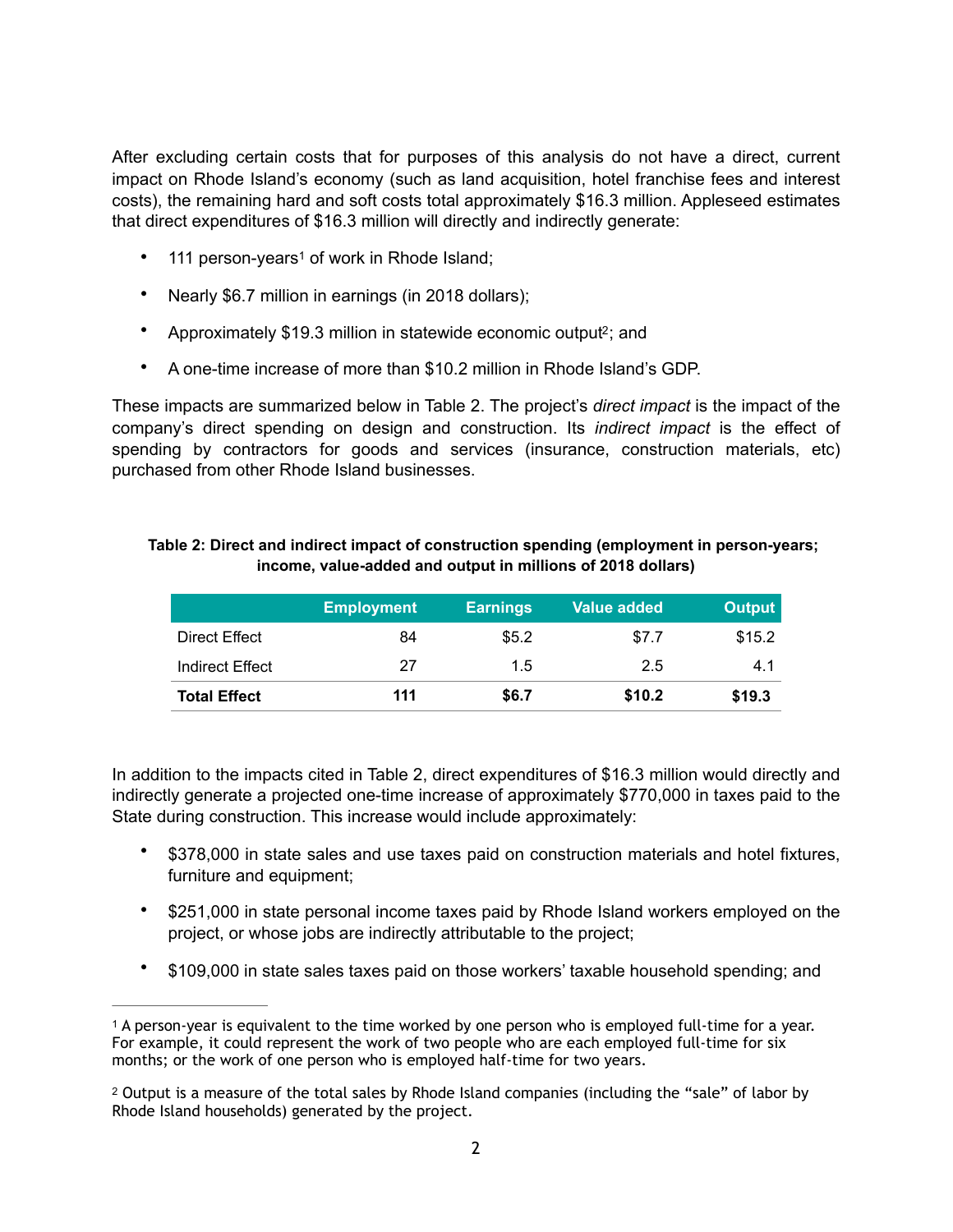• \$32,000 in state business corporation taxes paid by companies directly or indirectly working on the project.

Most of the activity reflected in Table 2 is expected to occur in 2018-2019. The anticipated wage rates for construction jobs are shown below in Table 3. Anticipated wage rates are the median hourly wage for these occupations in Rhode Island.

| <b>Occupation</b>    | <b>RI median hourly wage</b> |
|----------------------|------------------------------|
| Architect            | \$42.50                      |
| Construction manager | \$50.86                      |
| Carpenter            | \$22.42                      |
| Electrician          | \$25.26                      |
| Plumber              | \$24.84                      |
| Painter              | \$18.69                      |
| Laborer              | \$18.68                      |

### **Table 3: Anticipated wages during construction**

Fringe benefits associated with these jobs are expected to be in accordance with industry norms, with the cost of such benefits generally ranging between 22 and 28 percent of wages. Workers who fill these jobs are expected to be drawn primarily from the Providence-Warwick RI-MA New England City and Town Area (NECTA).

## *Annual operations*

After construction is completed, the Sponsor estimates that 25 people (on a full-time-equivalent basis) will be employed in the operation of the hotel.

Based on the Sponsor's estimates of hotel employment and revenues, Appleseed projects (as shown below in Table 4), that when the hotel is completed and fully operational and stabilized (which is assumed to occur in 2020), it will directly and indirectly account for:

- 30 FTE jobs in Rhode Island;
- Nearly \$1.2 million in annual earnings (in 2020 dollars);
- More than \$4.3 million in annual statewide economic output; and
- An increase of more than \$2.4 million in Rhode Island's annual GDP.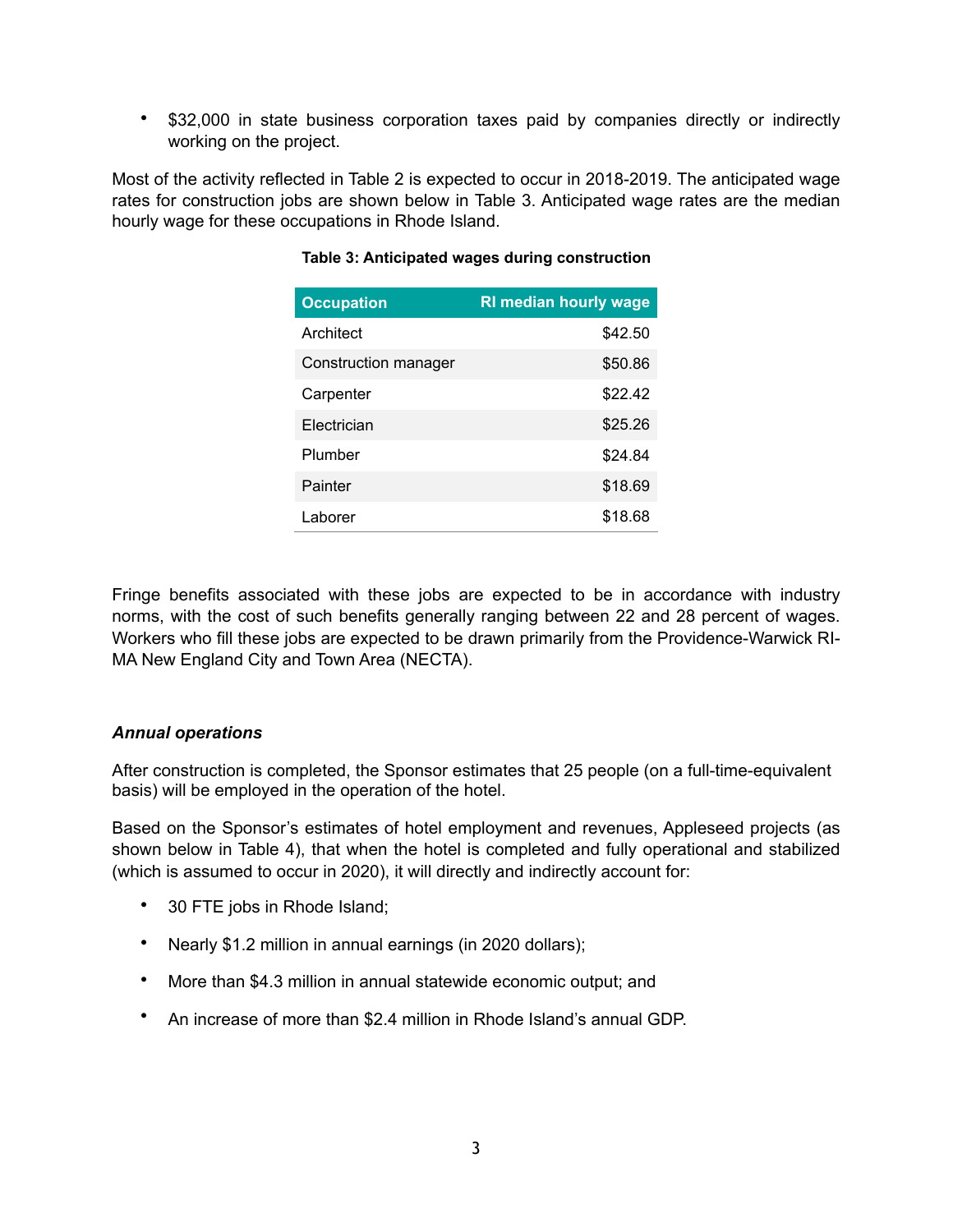#### **Table 4: Direct and indirect annual impact of ongoing operations (employment in FTE; income, value-added and output in millions of 2020 dollars)**

|                     | <b>Employment</b> | <b>Earnings</b> | <b>Value added</b> | <b>Output</b> |
|---------------------|-------------------|-----------------|--------------------|---------------|
| Direct Effect       | 25                | \$0.9           | \$2.0              | \$3.6         |
| Indirect Effect     | 5                 | 0.3             | 0.4                | 0.7           |
| <b>Total Effect</b> | 30                | \$1.2           | \$2.4              | \$4.3         |

Workers who fill jobs at the hotel are expected to be drawn primarily from South Kingstown and from other nearby communities.

In addition to the impacts cited in Table 4, ongoing operations at the new hotel would directly and indirectly generate a projected gross increase of approximately \$528,000 in taxes paid annually to the state. These taxes would include approximately:

- \$459,000 in state sales and hotel taxes paid on room rents and other hotel charges (before allocating to the Sponsor the amount required to support the proposed TIF);
- \$44,000 in state personal income taxes paid by Rhode Island workers employed directly by the hotel, or whose jobs are indirectly attributable to the hotel;
- \$19,000 in state sales taxes paid on those workers' taxable household spending; and
- \$6,000 in state business corporation taxes directly or indirectly attributable to hotel operations.

## **Impact**

The state fiscal impact of the requested tax increment financing is that portion of the eligible incremental tax revenues generated by the project that will be directed to the Sponsor. Specifically, 75 percent of the sales tax revenues and 18 percent of the hotel tax revenues generated by the hotel during the life of the TIF agreement (not to exceed 20 years) will be allocated to the Sponsor. Those funds are directed to the Sponsor to enable it to secure the financing necessary to close the financing gap on the project. The State will collect the balance of the sales and hotel occupancy tax revenue not directed to the Sponsor.

Direct and indirect economic and fiscal benefits of the proposed project include the estimated increase of \$2.4 million in Rhode Island's GDP, the estimated associated job creation, and the gross increase of nearly \$7.1 million in state personal income, sales, hotel and business tax revenues during the construction phase and ongoing operations during the twelve years following the completion of the project. These benefits are detailed in the foregoing analysis. In addition to the economic and tax revenue impacts cited above, the proposed project would benefit Rhode Island in several other ways.

• Increase the supply of hotel rooms in southern Rhode Island;